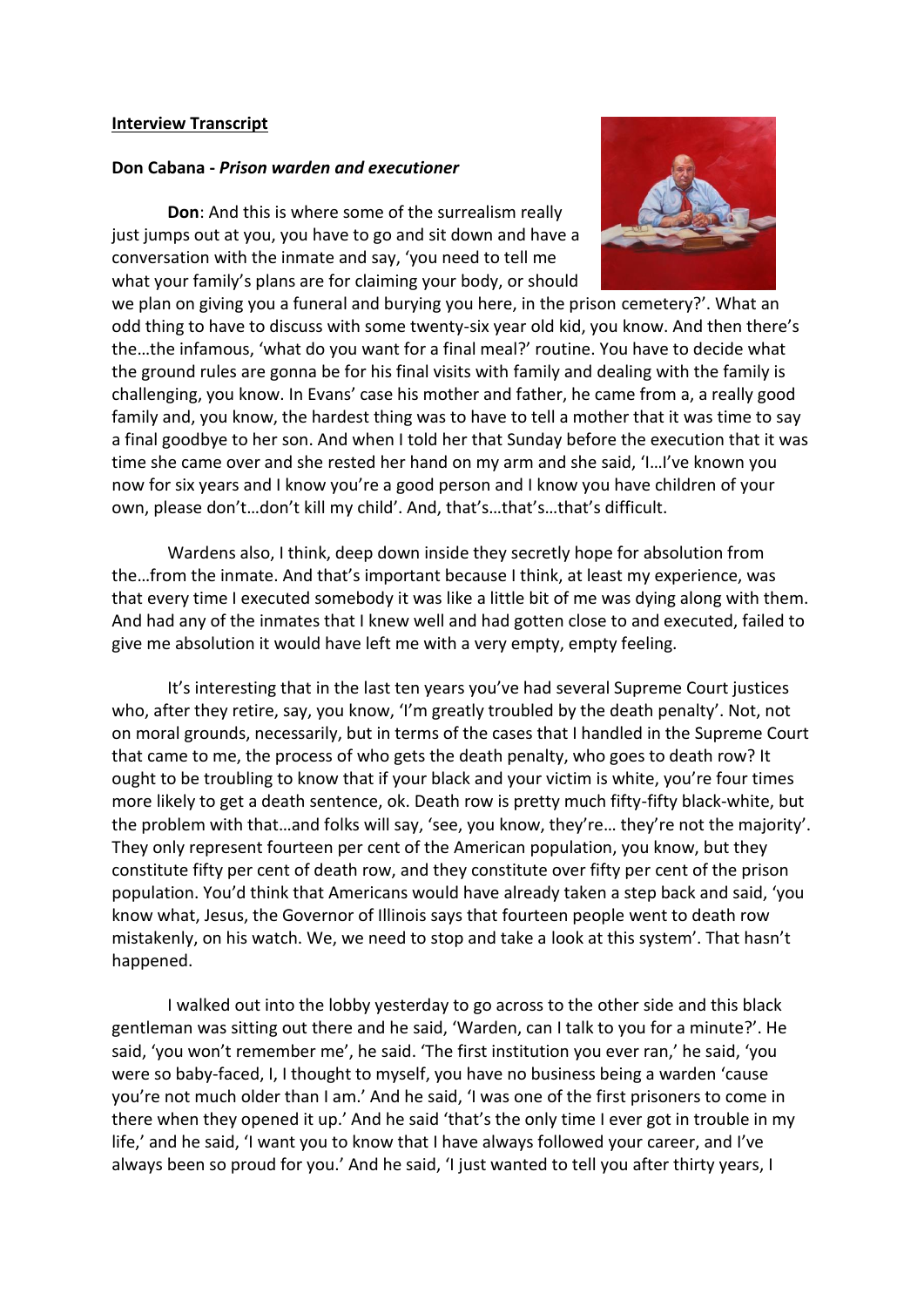never had a chance to tell you thank you for what you did.' And I said, 'I didn't do anything.' And he said, 'Yes you did. You treated me like a human being and you gave me a chance'. And so once in a while, you know, you don't know it most of the time, but you do make a difference. And, and that's what makes this job so interesting. And there are people who change their lives and you like to see that.

I was on a TV programme in New York one time and this lady from Texas was there and her daughter and son-in-law had been murder victims in a robbery. And she had attended the execution of the guy that…that murdered them. And she said to me, she said, 'I'm catholic like you, but (she said) I don't understand how you can, how you can take the position that you do. She said are you, are you just, do you just blindly follow, what some bishop tells you?' and I said, 'no. I said as a matter of fact, I tell you when I was a warden and I would talk with my bishop about this execution stuff, and, you know, his thing was, the church doesn't dictate to somebody what they should believe. It…it…encourages you to form some conscience about it and, and make decisions. But I think it's the churches responsibility to among other things to say here's the churches position, and, you know, hope that folks understand the position and see the value in it.' And she said, 'well, I, you know, I consider myself to be a good practicing catholic, but I don't buy this hog-wash about these guys all being spared and so on.' I said, 'well I can understand, your personal experience is very different.' And she said, 'besides that, she said executions are important to bring closure to the victim's family'. And I said, 'well, you know, that's interesting because I said I've had to deal with victims' families and, I've watched. And I said you know, I've never seen one walk away from an execution satisfied. They didn't find what they were looking for and, in some respects, they left with more baggage, emotional baggage'. And she said, 'no, not in my case. That's absolutely not true'.

Well, ten or fifteen minutes later she came back and she said, 'I know you'll be able to understand this as a catholic yourself, she said, every night she said I wish I could commit suicide so I could be with my daughter and son-in-law again but I can't, because it's against the churches rules. So, she said every night I pray that I'll die during the night'. And I just looked at her, and I know I sounded probably cruel at the time, but I was just kinda stunned. I said, 'honey, that doesn't sound like the emotional closure you were talking about. That's, that's not emotional closure, that's terribly painful.'

In the case of Edward Earl Johnson, because he insisted on his innocence and prison officials are used to hearing that all the time. But where a death roe prisoner's concerned, once they, they know they're gonna be executed, you know, invariably what happens is, I mean, they're not gonna jump up and say, 'well, Halleluiah I might as well 'fess up, tell the truth, I did it'. They will say that…in, in…in their way, you know, if they, if they say, 'warden, would you apologise to the victim's family for me', well hell, if you didn't do it then there's nothing to apologise for. Or, 'tell my momma I'm sorry'. You know, um, but in Edward's case, you know, he, when I asked him if he had any final words, you know, he, his statement was, 'I'm innocent. I haven't been able to make anybody listen to me or believe me, and warden, you know, in a few minutes your about to become a murderer'.

Well, you know, there's a certain amount of role play that goes on too and inmates and prison staff alike sometimes think they're supposed to play these macho roles to the